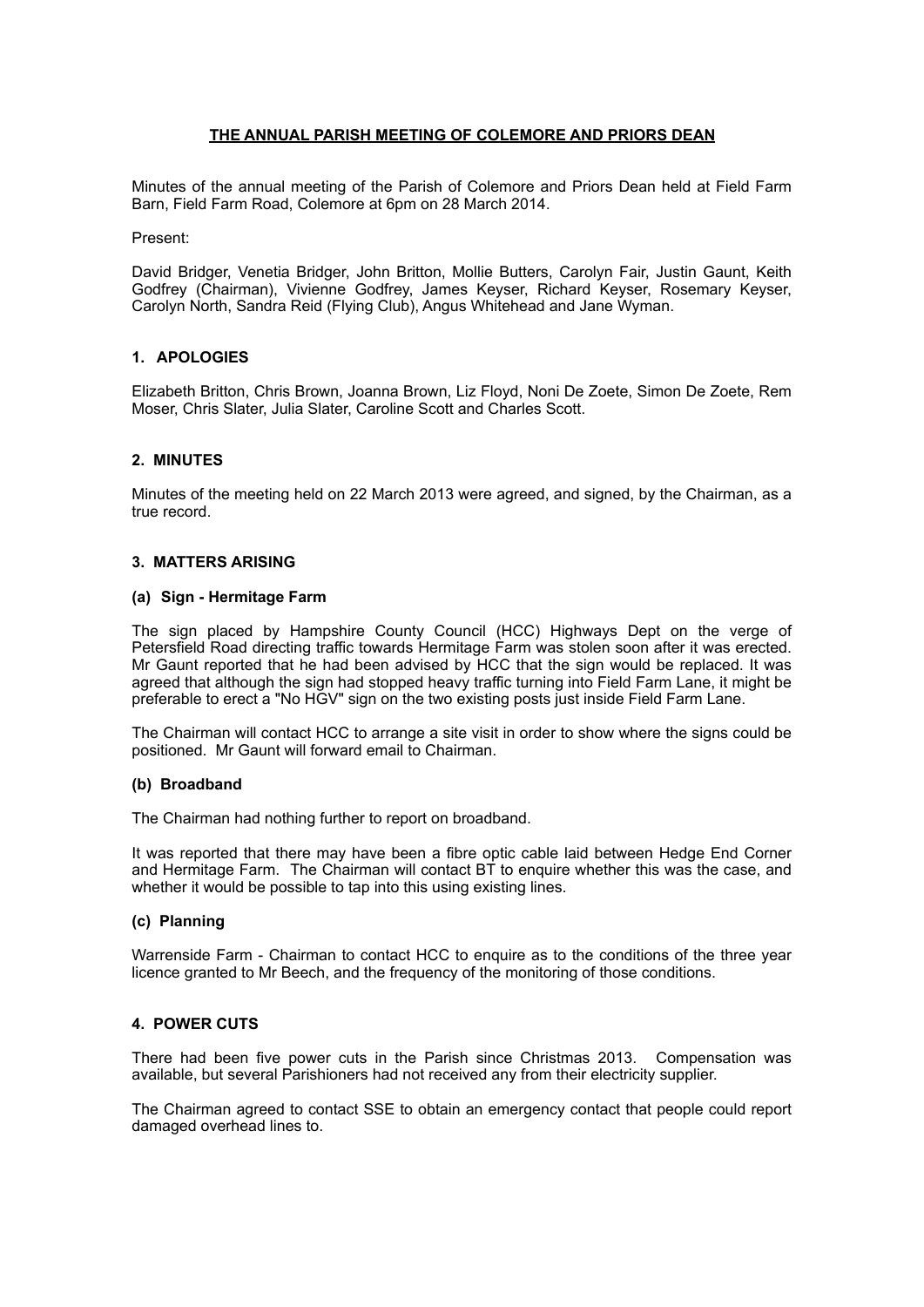### **5. DOWNLANDS FARM**

Mrs Bridger of Downlands Farm reported that the application for three holiday properties, within an existing building, had been approved. There were conditions attached to the approval and it was unlikely that building would start before September 2014.

Following a question Mrs Bridger confirmed that the three properties would be let throughout the year and the site would be landscaped. The application had the support of the South Downs National Park.

## **6. COLEMORE COMMON MICROLIGHT CLUB**

Sandra Reid from the Colemore Common Microlight Club reported that due to poor weather flying during the past year had reduced. There were no changes to the Club's licence. The airstrip was used intermittently by both club members and visitors. Currently there were no plans to develop the airstrip further.

Mr Gaunt complained that there seemed to be an active airstrip directly over his house. Ms Reid said that there was some agreement that the club would not become a nuisance to local residents, and that club try to keep circuits within the area if the airstrip.

# **7. CHAIRMAN'S REPORT**

The Chairman had nothing significant to report. He would enquire of HCC Highways Dept which road repairs within the Parish were completed and which road repairs were outstanding,

### **8. BUTTONS LANE BOAT (BYWAY OPEN TO ALL TRAFFIC)**

Mr Clarke, County Councillor for this area, met with the Rights of Way Team to discuss Buttons Lane. The Rights of Way Team would form a group to include the South Downs National Park and Police to decide the way forward. In the meantime the present temporary closure of Buttons Lane would be extended and there would be strengthening at the top and bottom of the BOAT to prevent usage by motorbikes.

Mrs Fair said it would be a public nuisance if Buttons Lane BOAT could not be used as a public right of way. It was a fact that most of the damage was caused initially by off road motorbikes and then by heavy rainfall. It would be unlikely that Buttons Lane BOAT would be closed permanently as it was part of the national footpaths network. It was felt that when it re-opened it would be preferable to redesignate it as a footpath or bridleway, but that a Traffic Regulation Order (TRO) needed to be in place before any change of use.

# **9. DISTRICT COUNCILLOR'S REPORT (NICK DREW)**

Mr Drew has been our representative on EHDC for three years, he attends all Parish meetings within the area he represents. Other Parishes meet more frequently than Colemore and Priors Dean to discuss issues which may affect them, and suggested that consideration been given to our Parish meeting more than once a year or to join with Froxfield or Privett. The general feeling was that at the moment there would be no advantage to increasing the frequency of our Parish meetings.

EHDC has been told by the Government to increase the number of new homes in the area by a further 1,000. EHDC has a plan in place and a number of houses are expected to be built over the next 17-18 years. No large developments were planned for green field sites. EHDC were planning to send Council Officers to survey all residents in the District.

# **10. COUNTY COUNCILLOR'S REPORT (VAUGHAN CLARKE)**

Mr Clarke said that there would be no increase in the County Council's share of the Council Tax this year. The Government grant to HCC continued to be reduced, resulting in more job cuts.